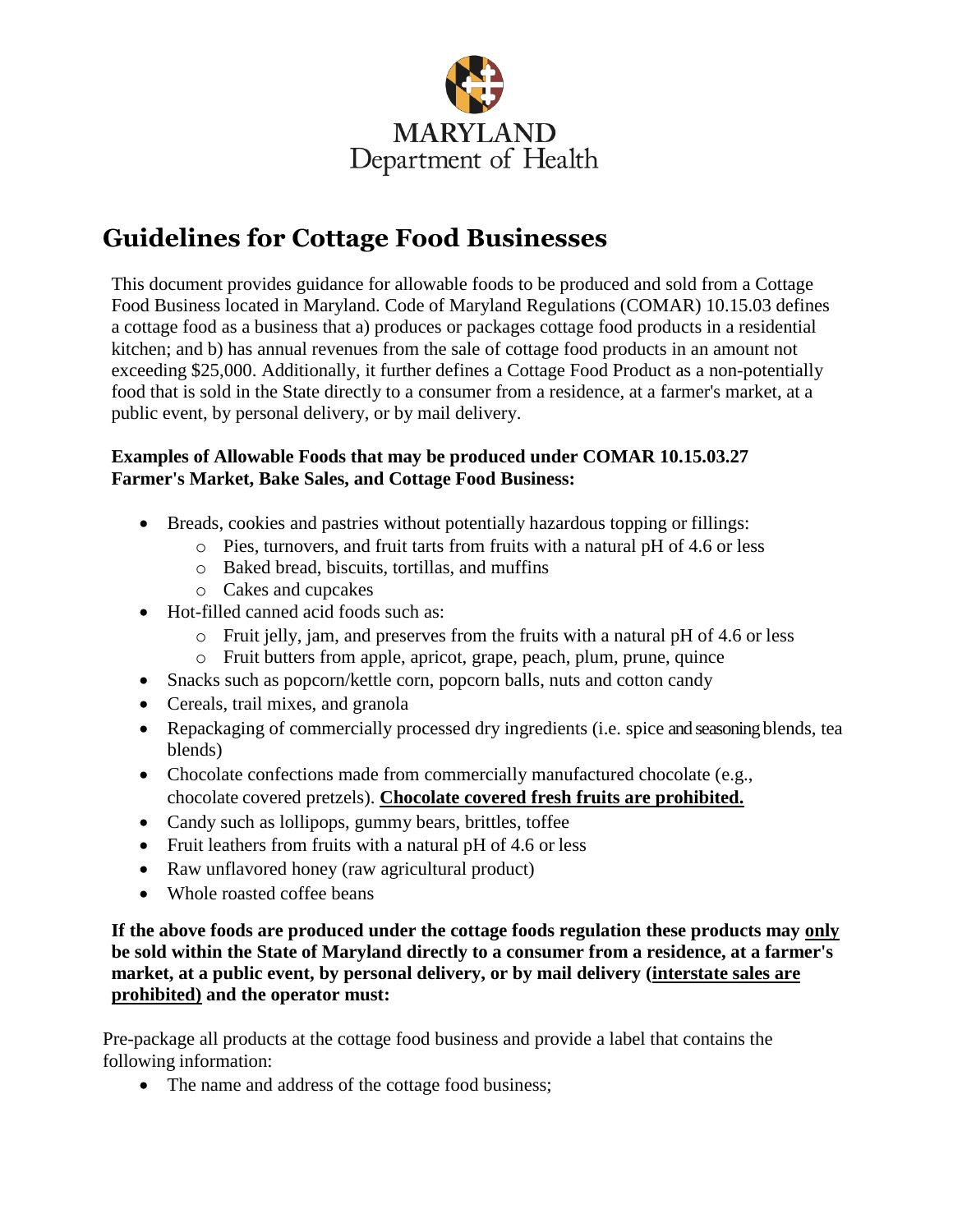- The name of the cottage food product;
- The ingredients of the cottage food product in descending order of the amount of each ingredient by weight;
- The net weight or net volume of the cottage food product;
- Allergen information as specified by federal labeling requirements;
- Nutritional information as specified by federal labeling requirements, if any nutritional information claim is made; and
- Printed in 10 point or larger type in a color that provides a clear contrast to the background of the label: "Made by a cottage food business that is not subject to Maryland's food safety regulations."

## **SAMPLE LABEL**

Chocolate Chip Cookies Delicious Desserts Any Street Any City, MD Any Zip

Ingredients: Enriched flour (Wheat flour, niacin, reduced iron, thiamine, mononitrate, riboflavin and folic acid), butter (milk, salt), chocolate chips (sugar, chocolate liquor, cocoa butter, butterfat (milk), soy lecithin, walnuts, sugar, eggs, salt, artificial vanilla extract, baking soda.

Contains: Wheat, eggs, milk, soy, walnuts

Net Wt. 3 oz.

**"Made by a cottage food business that is not subject to Maryland's food safety regulations."**

### **Sampling of Cottage Foods**

Cottage foods may be sampled as long as your product meets the requirements of the Cottage Food guidance document and is a non-potentially hazardous food. Samples must be pre-packaged in the home kitchen (e.g., if bread is sampled, it can't be cut at the market, but it can be cut in the home kitchen and individually wrapped or packaged into sample cups with lids). An individual label for each sample is not needed, but the packaged products on display must be properly labeled so the customer can review the ingredient list and required information. The product cannot be cooked or prepared in a way that makes it a potentially hazardous food/temperature control for safety food (e.g., a dried dip mix added to sour cream or serving anything that can't be kept safely at room temperature - these examples would require a food license).

### **Examples of foods that cannot be offered as cottage foods:**

• Fish or shell fish products;

OFP Cottage Food Guidelines Revised  $3/2019$  2